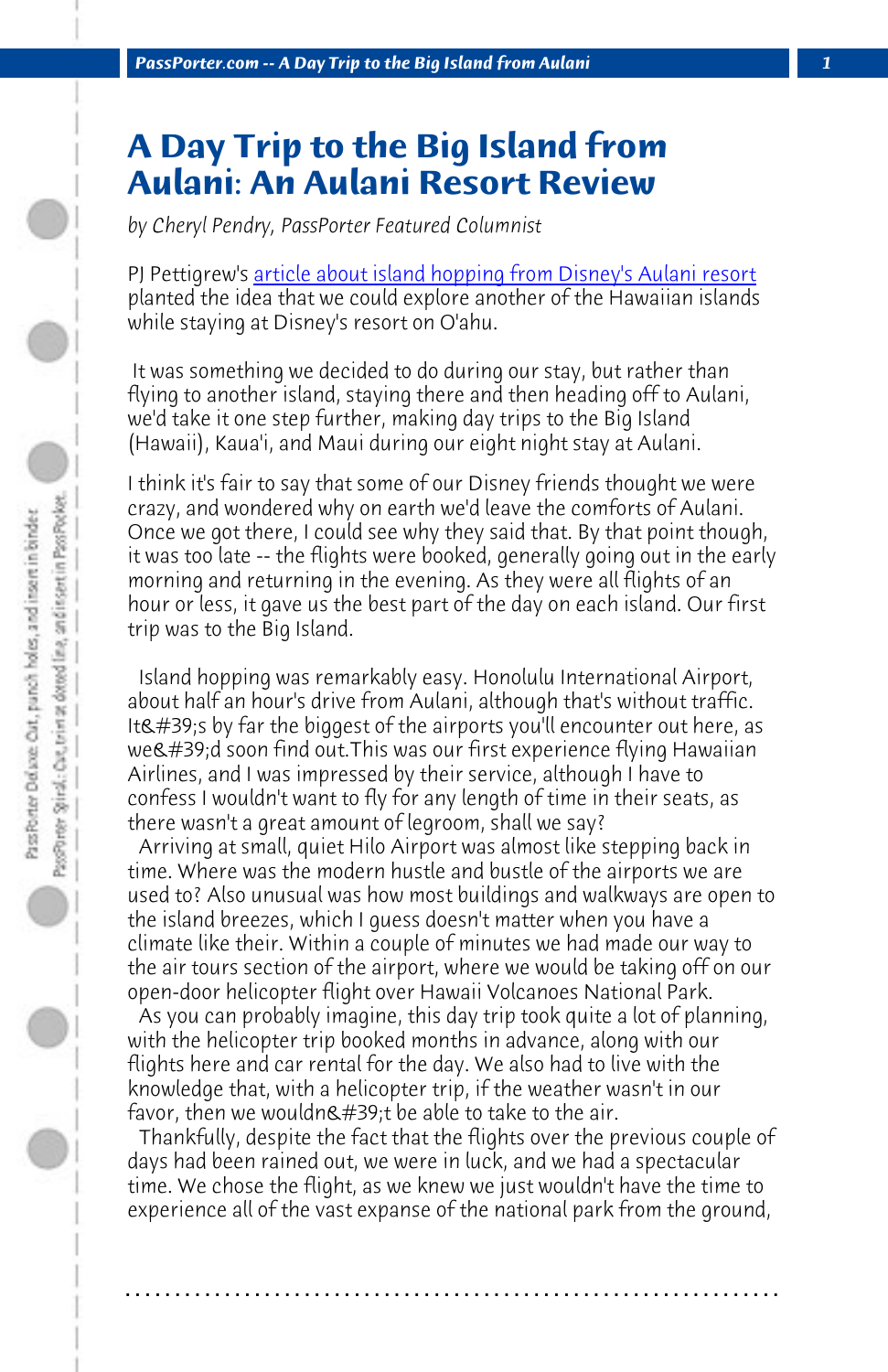and we wanted to try and see molten lava. Which we did, and with the doors off, we didn't just see it, we felt the heat as well! It was a truly mezmerizing experience, and one we'll both remember for the rest of our lives.

That completed, we then picked up our rental car and made our way by road back the national park. This was one of the main reasons for coming here. After all, how many national parks are home to an active volcano? From Hilo Airport, it takes around 45 minutes to drive to the park, making it very accessible for anyone lucky enough to be visiting Hilo as part of their cruise on the Disney Wonder next fall. Is it worth a visit? Most definitely!

 The scenery is just stunning, and seeing Mount Kileuau in front of us, billowing out smoke, was both surreal and beautiful. I kept wondering how on earth the National Parks Service manages this place, ensuring that visitors are kept safe from a slumbering giant that every so often awakes and roars into life. The best views we found were from the outlook near the Jaggar Museum. Do keep an eye on the national parks website before your visit, as roads can be closed off, depending on what the volcano's doing. Part of Crater Rim Drive were closed when we visited due to dangerous levels of sulfur dioxide in the air.

 As well as seeing the volcano, one thing you need to visit is the Thurston Lava Tube, which is located in a beautiful rainforest. Something we quickly learned in Hawai'i is that volcanic soil soon gives way to verdant greenery. You can walk through the tube, and as you do, all you can do is marvel at the power of the molten lava that carved this out.

 Another glimpse into the power of volcanoes comes from the frighteningly named Devastation Trail, which is an apt name. It starts out amidst lush green vegetation, then before you know it, you feel as if you're on an alien planet, with a lava wasteland laid out before you.

 As an aside, if you are exploring on your own, consider a stop at the Volcano House Hotel and Restaurant. We had a very reasonably priced bento box lunch, especially considering we were seated by windows affording a stunning view across to Kileuau.

 After our visit to the park, I wanted to see the western side of the island. It's a fairly tough task for a day trip, as it's a good couple of hours' drive. Big Island certainly lives up to its name! However, we thought it was worth it. Not only did we get to see some very diverse scenery, but we were also able to visit Pu'uhonua O Honaunau National Historic Park. If the image you have of Hawaii is of waving palm trees,

**. . . . . . . . . . . . . . . . . . . . . . . . . . . . . . . . . . . . . . . . . . . . . . . . . . . . . . . . . . . . . . . . . .**